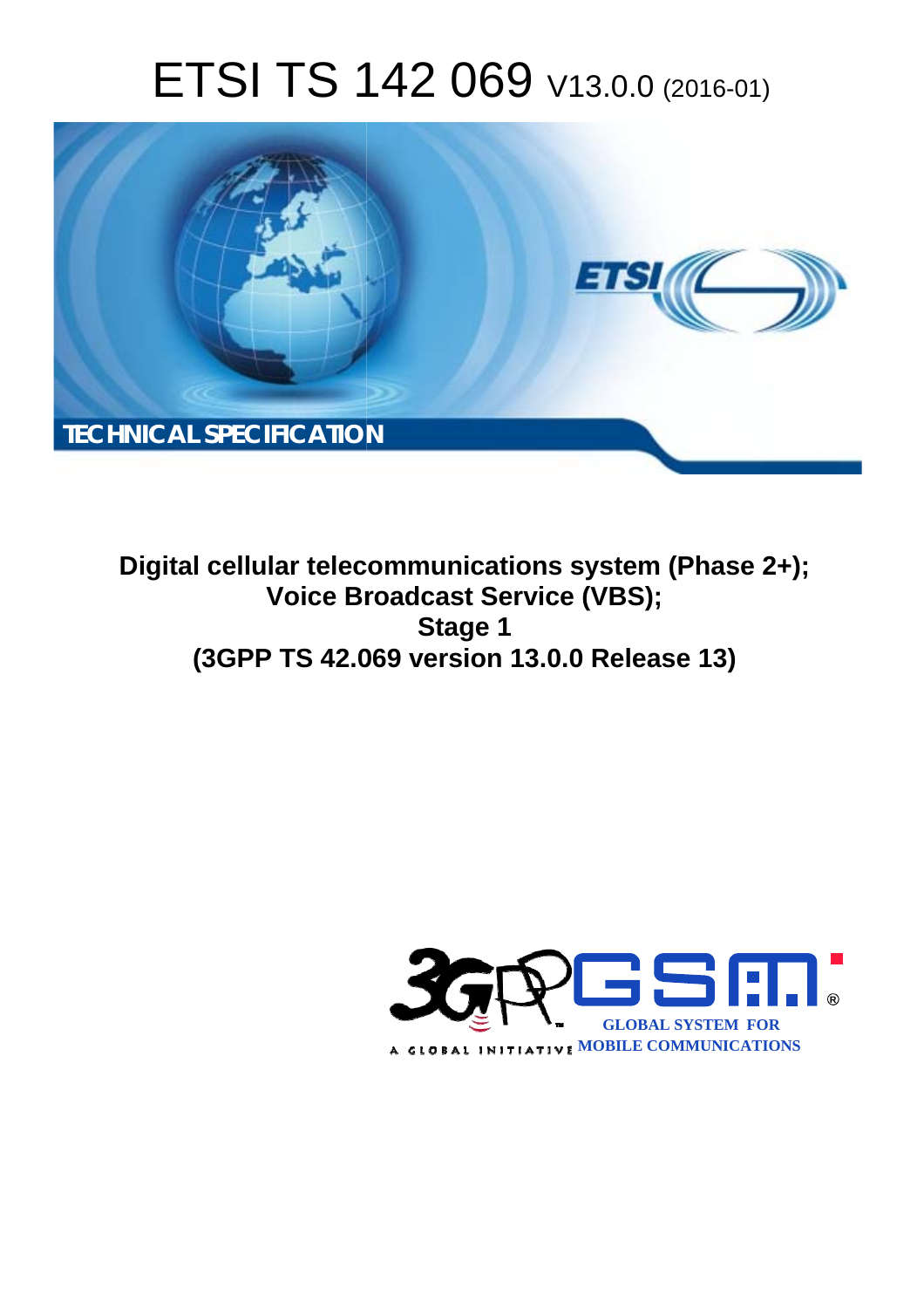Reference RTS/TSGS-0142069vd00

> Keywords **GSM**

#### *ETSI*

#### 650 Route des Lucioles F-06921 Sophia Antipolis Cedex - FRANCE

Tel.: +33 4 92 94 42 00 Fax: +33 4 93 65 47 16

Siret N° 348 623 562 00017 - NAF 742 C Association à but non lucratif enregistrée à la Sous-Préfecture de Grasse (06) N° 7803/88

#### *Important notice*

The present document can be downloaded from: <http://www.etsi.org/standards-search>

The present document may be made available in electronic versions and/or in print. The content of any electronic and/or print versions of the present document shall not be modified without the prior written authorization of ETSI. In case of any existing or perceived difference in contents between such versions and/or in print, the only prevailing document is the print of the Portable Document Format (PDF) version kept on a specific network drive within ETSI Secretariat.

Users of the present document should be aware that the document may be subject to revision or change of status. Information on the current status of this and other ETSI documents is available at <http://portal.etsi.org/tb/status/status.asp>

If you find errors in the present document, please send your comment to one of the following services: <https://portal.etsi.org/People/CommiteeSupportStaff.aspx>

#### *Copyright Notification*

No part may be reproduced or utilized in any form or by any means, electronic or mechanical, including photocopying and microfilm except as authorized by written permission of ETSI.

The content of the PDF version shall not be modified without the written authorization of ETSI. The copyright and the foregoing restriction extend to reproduction in all media.

> © European Telecommunications Standards Institute 2016. All rights reserved.

**DECT**TM, **PLUGTESTS**TM, **UMTS**TM and the ETSI logo are Trade Marks of ETSI registered for the benefit of its Members. **3GPP**TM and **LTE**™ are Trade Marks of ETSI registered for the benefit of its Members and of the 3GPP Organizational Partners.

**GSM**® and the GSM logo are Trade Marks registered and owned by the GSM Association.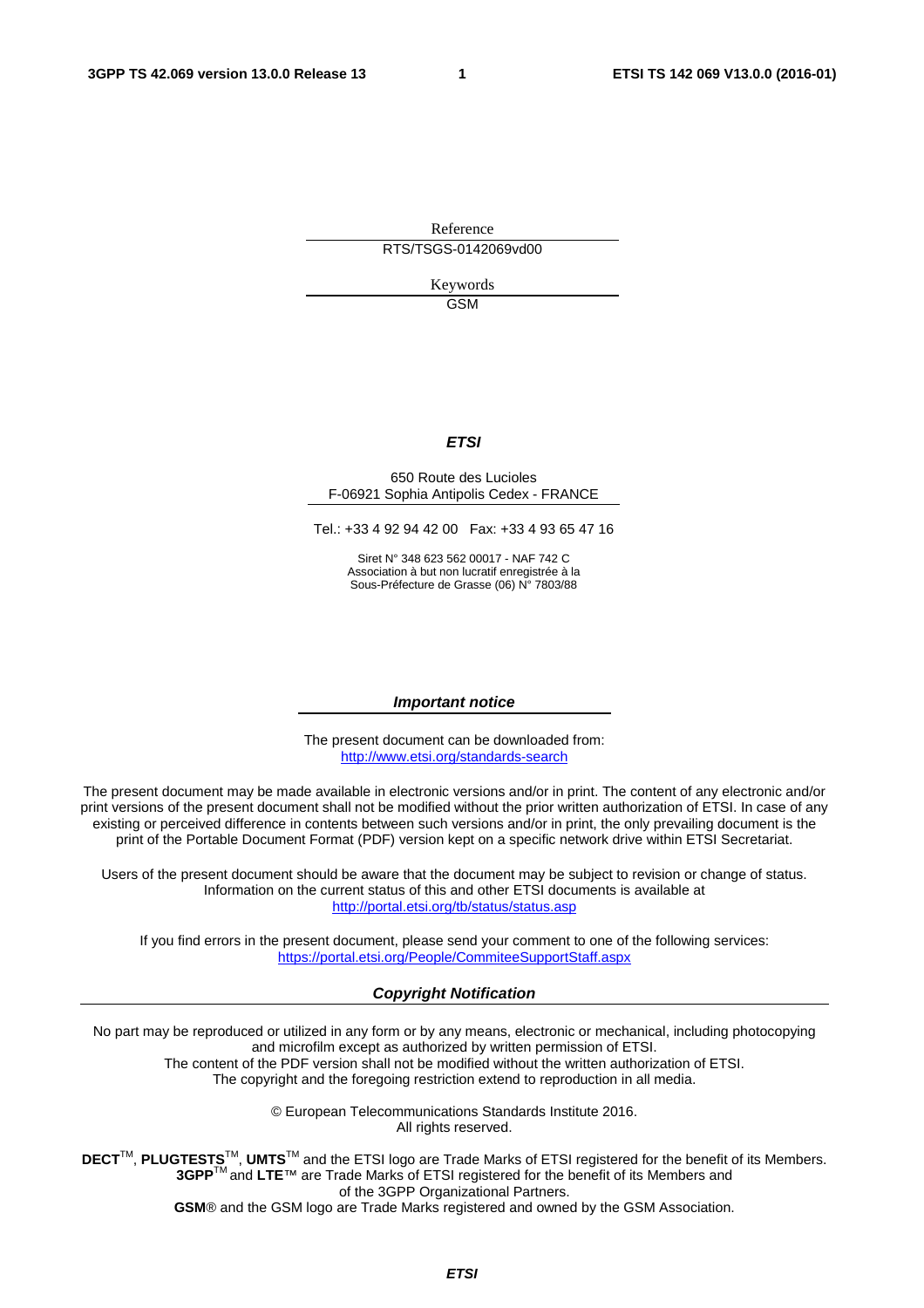#### Intellectual Property Rights

IPRs essential or potentially essential to the present document may have been declared to ETSI. The information pertaining to these essential IPRs, if any, is publicly available for **ETSI members and non-members**, and can be found in ETSI SR 000 314: *"Intellectual Property Rights (IPRs); Essential, or potentially Essential, IPRs notified to ETSI in respect of ETSI standards"*, which is available from the ETSI Secretariat. Latest updates are available on the ETSI Web server ([https://ipr.etsi.org/\)](https://ipr.etsi.org/).

Pursuant to the ETSI IPR Policy, no investigation, including IPR searches, has been carried out by ETSI. No guarantee can be given as to the existence of other IPRs not referenced in ETSI SR 000 314 (or the updates on the ETSI Web server) which are, or may be, or may become, essential to the present document.

#### Foreword

This Technical Specification (TS) has been produced by ETSI 3rd Generation Partnership Project (3GPP).

The present document may refer to technical specifications or reports using their 3GPP identities, UMTS identities or GSM identities. These should be interpreted as being references to the corresponding ETSI deliverables.

The cross reference between GSM, UMTS, 3GPP and ETSI identities can be found under [http://webapp.etsi.org/key/queryform.asp.](http://webapp.etsi.org/key/queryform.asp)

#### Modal verbs terminology

In the present document "**shall**", "**shall not**", "**should**", "**should not**", "**may**", "**need not**", "**will**", "**will not**", "**can**" and "**cannot**" are to be interpreted as described in clause 3.2 of the [ETSI Drafting Rules](http://portal.etsi.org/Help/editHelp!/Howtostart/ETSIDraftingRules.aspx) (Verbal forms for the expression of provisions).

"**must**" and "**must not**" are **NOT** allowed in ETSI deliverables except when used in direct citation.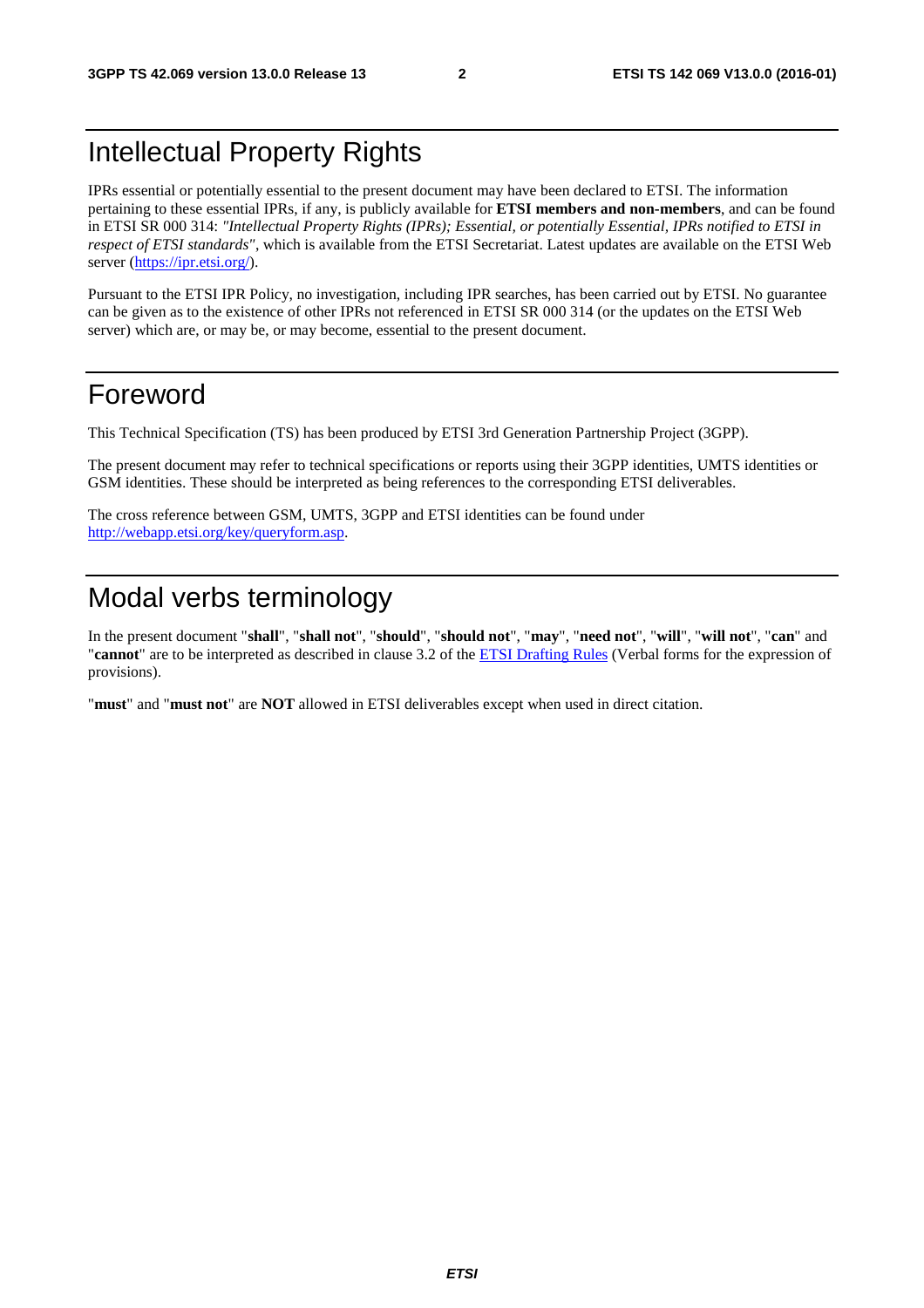$\mathbf{3}$ 

# Contents

| 1            |                                                                                               |  |  |  |  |  |  |
|--------------|-----------------------------------------------------------------------------------------------|--|--|--|--|--|--|
| 2            |                                                                                               |  |  |  |  |  |  |
| 3            |                                                                                               |  |  |  |  |  |  |
| 3.1          |                                                                                               |  |  |  |  |  |  |
| 3.2          |                                                                                               |  |  |  |  |  |  |
| 4            |                                                                                               |  |  |  |  |  |  |
| 5            |                                                                                               |  |  |  |  |  |  |
| 5.1          |                                                                                               |  |  |  |  |  |  |
| 5.2          |                                                                                               |  |  |  |  |  |  |
| 5.3          |                                                                                               |  |  |  |  |  |  |
| 5.4          |                                                                                               |  |  |  |  |  |  |
| 5.5          |                                                                                               |  |  |  |  |  |  |
| 5.6          |                                                                                               |  |  |  |  |  |  |
| 6            |                                                                                               |  |  |  |  |  |  |
| 7            |                                                                                               |  |  |  |  |  |  |
| 7.1          |                                                                                               |  |  |  |  |  |  |
| 7.2          |                                                                                               |  |  |  |  |  |  |
| 7.3          |                                                                                               |  |  |  |  |  |  |
| 7.4          |                                                                                               |  |  |  |  |  |  |
| 7.5          |                                                                                               |  |  |  |  |  |  |
| 7.6          |                                                                                               |  |  |  |  |  |  |
| 7.7          |                                                                                               |  |  |  |  |  |  |
| 7.8          |                                                                                               |  |  |  |  |  |  |
| 7.9          |                                                                                               |  |  |  |  |  |  |
| 7.10         |                                                                                               |  |  |  |  |  |  |
| 7.11         |                                                                                               |  |  |  |  |  |  |
| 7.12         |                                                                                               |  |  |  |  |  |  |
| 7.13         |                                                                                               |  |  |  |  |  |  |
| 7.14<br>7.15 |                                                                                               |  |  |  |  |  |  |
| 7.16         | Barring of Outgoing International Calls except those directed to the Home PLMN country (BOIC- |  |  |  |  |  |  |
|              |                                                                                               |  |  |  |  |  |  |
| 7.17         |                                                                                               |  |  |  |  |  |  |
| 7.18         | Barring of Incoming Calls when Roaming outside the home PLMN country (BIC-Roam) 13            |  |  |  |  |  |  |
| 7.19         |                                                                                               |  |  |  |  |  |  |
| 7.20         |                                                                                               |  |  |  |  |  |  |
| 7.21         |                                                                                               |  |  |  |  |  |  |
| 7.22         |                                                                                               |  |  |  |  |  |  |
| 7.23         |                                                                                               |  |  |  |  |  |  |
| 7.24         |                                                                                               |  |  |  |  |  |  |
| 8            |                                                                                               |  |  |  |  |  |  |
|              | <b>Annex A (informative):</b>                                                                 |  |  |  |  |  |  |
|              |                                                                                               |  |  |  |  |  |  |
|              |                                                                                               |  |  |  |  |  |  |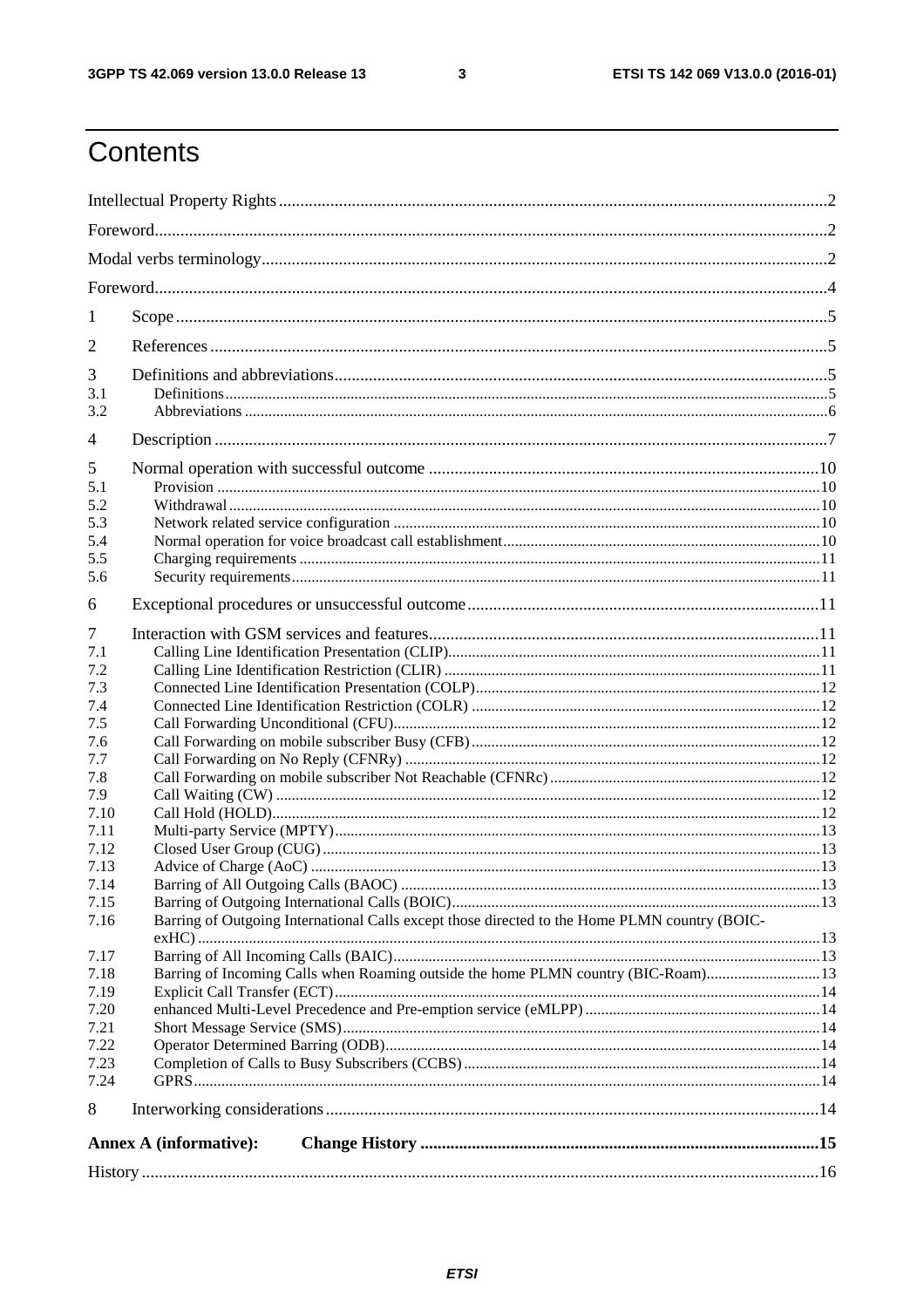#### Foreword

This Technical Specification has been produced by the 3<sup>rd</sup> Generation Partnership Project (3GPP).

The contents of the present document are subject to continuing work within the TSG and may change following formal TSG approval. Should the TSG modify the contents of the present document, it will be re-released by the TSG with an identifying change of release date and an increase in version number as follows:

Version x.y.z

where:

- x the first digit:
	- 1 presented to TSG for information;
	- 2 presented to TSG for approval;
	- 3 or greater indicates TSG approved document under change control.
- y the second digit is incremented for all changes of substance, i.e. technical enhancements, corrections, updates, etc.
- z the third digit is incremented when editorial only changes have been incorporated in the document.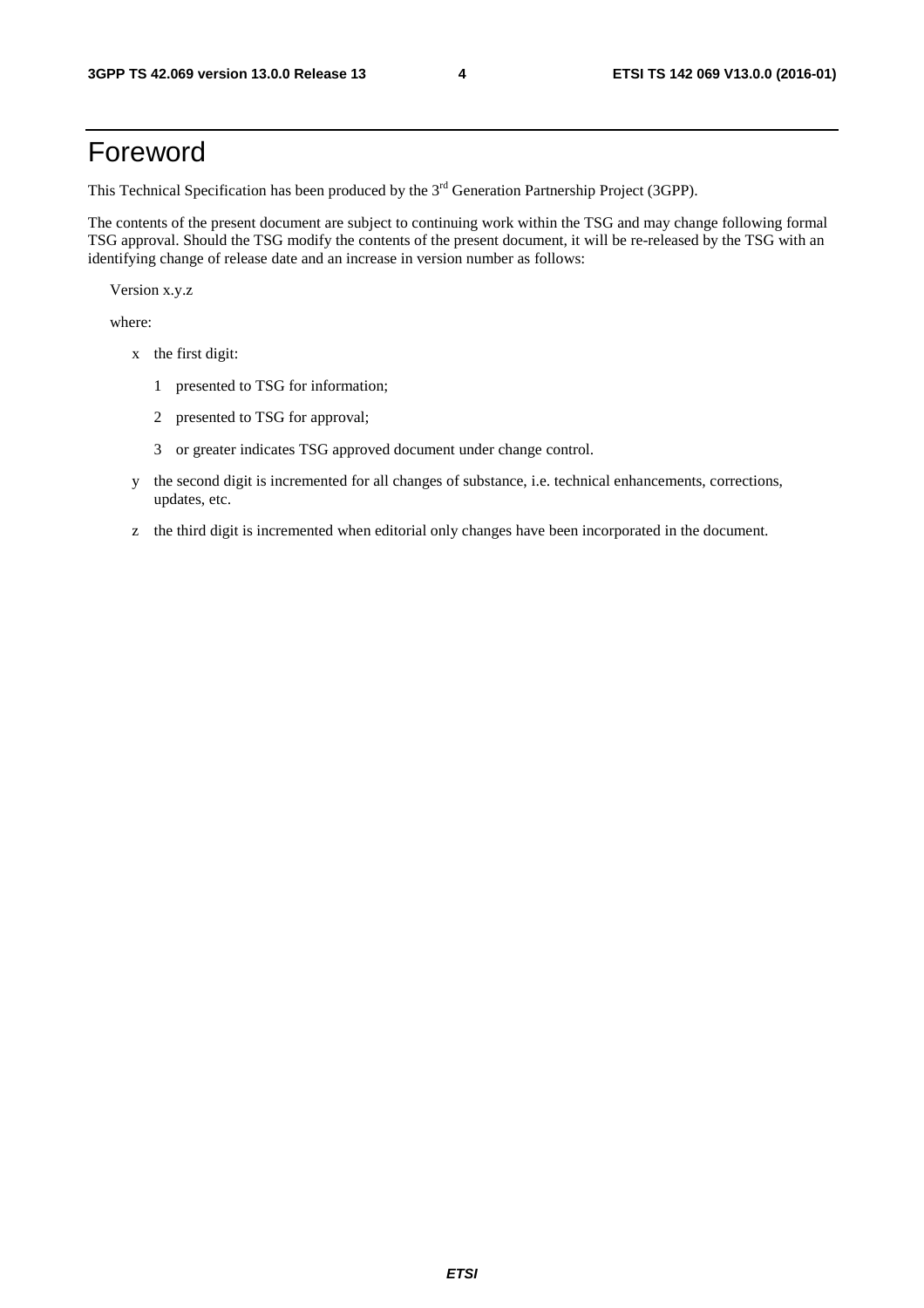#### 1 Scope

The present document specifies the stage one description of the Voice Broadcast Service (VBS) which allows the distribution of speech (or other signals which can be transmitted via the speech codec), generated by a service subscriber, into a predefined geographical area to all or a group of service subscribers located in this area.

The Voice Broadcast Service (VBS) is applicable to all mobile stations in a certain network and area which have the technical capability and the respective subscription to receive a VBS call.

NOTE: It is not considered as requirement that normal GSM Phase 2 mobile stations will be able to be used for this service.

The service is described from the service subscriber's and user's point of view; in particular:

- the procedure for normal operation with successful outcome;
- the action to be taken in exceptional circumstances;
- the interaction with other GSM services and features.

The present document does not deal with the Man-Machine Interface (MMI) requirements, but makes reference to the appropriate Global System for Mobile communications (GSM) specifications.

The present document defines a teleservice of the digital cellular telecommunication system GSM. Any interaction with other services and/or networks not dealt within clauses 8 or 9 are outside the scope of the present document.

#### 2 References

The following documents contain provisions which, through reference in this text, constitute provisions of the present document.

- References are either specific (identified by date of publication, edition number, version number, etc.) or non-specific.
- For a specific reference, subsequent revisions do not apply.
- For a non-specific reference, the latest version applies. In the case of a reference to a 3GPP document (including a GSM document), a non-specific reference implicitly refers to the latest version of that document *in the same Release as the present document*.
- [1] 3GPP TR 21.905: "Vocabulary for 3GPP Specifications".
- [2] 3GPP TS 22.067: "enhanced Multi-Level Precedence and Pre-emption service (eMLPP); Stage 1".
- [3] 3GPP TS 32.005: "Telecommunications management; Charging management; 3G call and event data for the Circuit Switched (CS) domain".

#### 3 Definitions and abbreviations

#### 3.1 Definitions

For the purposes of the present document, the following terms and definitions apply:

**Network operator:** Entity which provides the network operating elements and resources for the execution of the VBS.

**Service provider:** Entity which offers the VBS for subscription. The network operator may be the service provider.

**Service subscriber:** Mobile subscriber which subscribes to the VBS.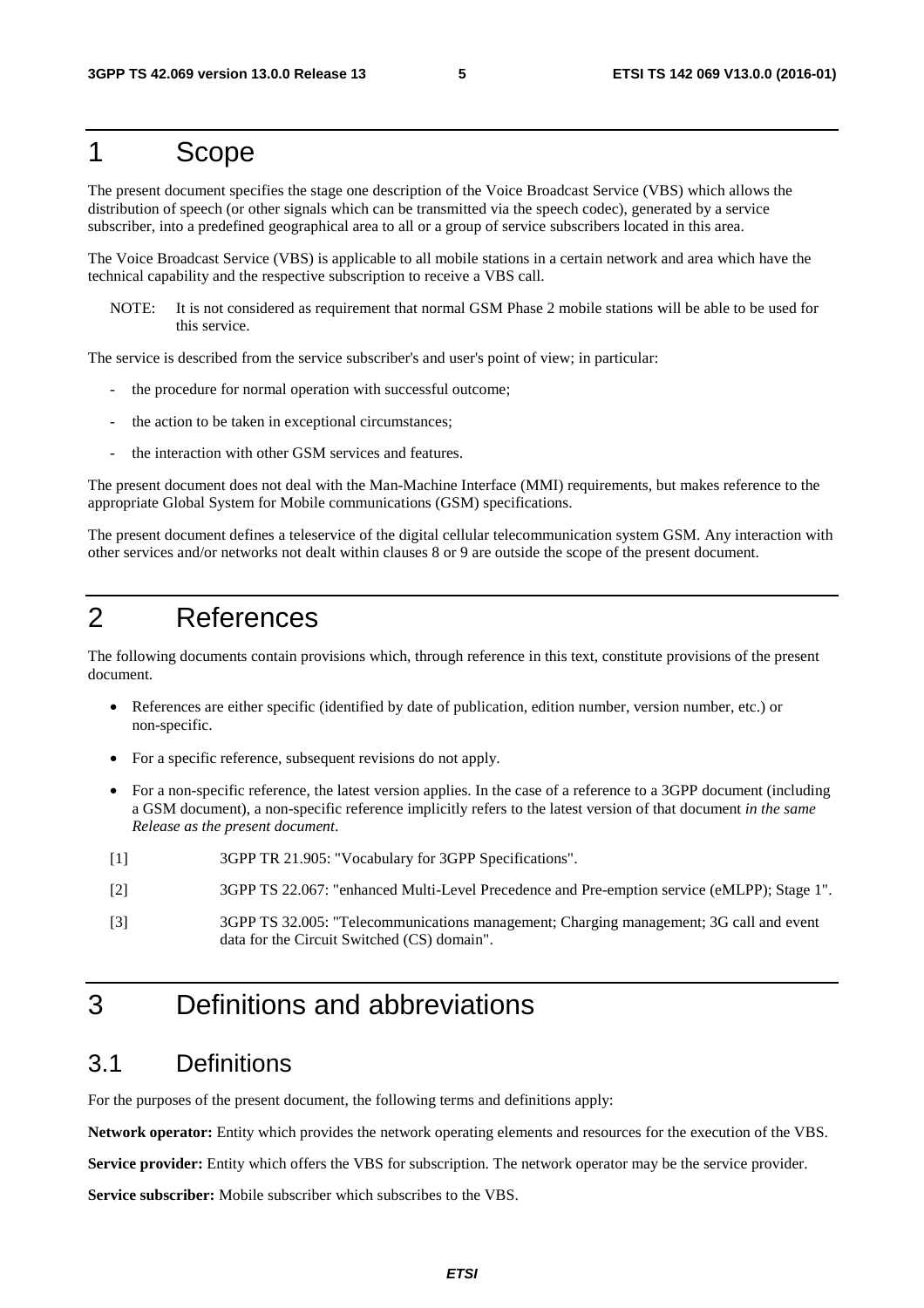**Voice broadcast call:** An instance of the VBS initiated by a VBS subscriber. This term is used synonymously with the term "VBS call".

**Group identification (group ID):** A numerical classification. The maximum number of group Ids which can be defined in one PLMN depends on the maximum number of group call areas defined in this PLMN. The maximum number of group Ids and group call areas shall be  $10^8$ , Service subscriber shall be provided with one or up to 50 group Ids.

**Dispatcher:** Particular fixed line or mobile users are identified within the network as dispatchers. Dispatchers shall receive all voice broadcast calls to a certain group ID in a group call area (this shall be done automatically by the network). In addition they can initiate voice broadcast calls to a group ID in a group call area.

Dispatchers shall be connected to a voice broadcast call by means of standard links via radio or via an ISDN. They shall be called by their MSISDN or ISDN number, respectively. When dispatchers initiate voice broadcast calls, they shall call a particular MSISDN number which is related to a group ID and group call area. Dispatchers using the GSM network can be located outside of this group call area.

The identities of the dispatchers are exclusively predefined in the network by the service provider. There may be none, one or more dispatchers involved in a particular voice broadcast call.

As a mandatory network requirement, configuration of up to 5 dispatchers shall be supported. Optionally, up to a maximum of 20 dispatchers may be configured for a particular group call reference.

**Destination service subscriber:** Service subscriber to which the VBS call is directed.

**Calling service subscriber:** Service subscriber which originates the VBS call.

**Calling dispatcher**: Dispatcher which originates the VBS call.

**Destination dispatcher**: Pre-registered dispatcher to which the VBS call is directed.

**Destination subscriber**: Destination dispatcher(s) and/ or destination service subscriber(s) to which the VGCS call is directed.

**Group call area:** Predefined area composed of one or a cluster of cells, to which a particular VBS call is distributed. The maximum number of group call area Ids which can be defined in one PLMN depends on the maximum number of group Ids defined in this PLMN. The maximum number of group Ids and group call areas combined shall be  $10^8$ , The composition of a group call area is predefined in the network by the service provider. Changing of cell allocations in the network due to operational reasons will need an adaptation of the group call area definition. The group call area may include cells of more then one MSC area and cells of more than one PLMN.

**Originator-to-dispatcher information**: Information sent by the service subscriber originating a voice group call to the network during call setup for distribution to the dispatchers to be attached to the group call during call setup.

**Listener:** see Listening service subscriber

**Listening service subscriber:** Service subscriber who is listening to an ongoing voice group call.

#### 3.2 Abbreviations

Abbreviations used in the present document are listed in 3GPP TR 21.905 [1].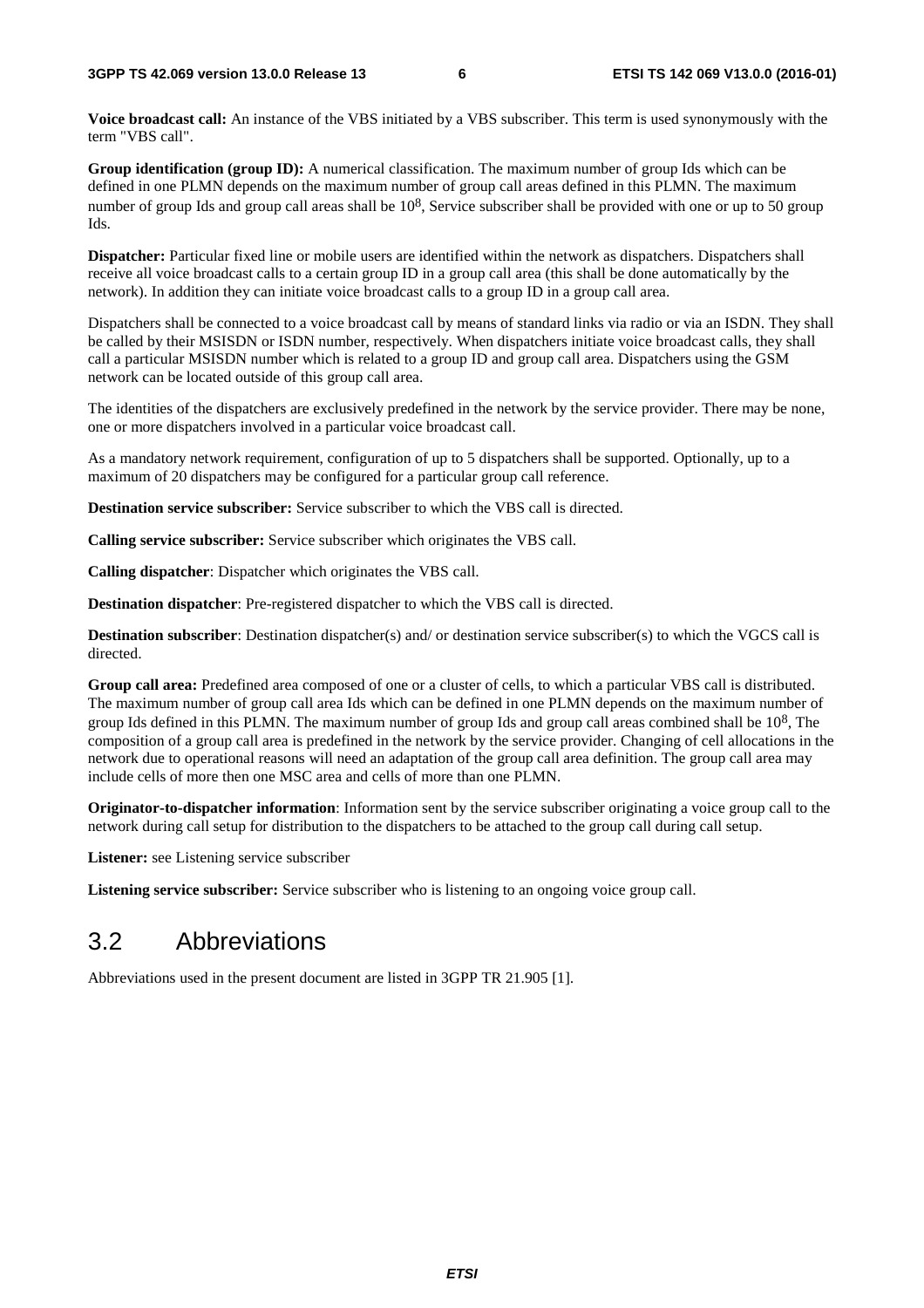### 4 Description

The VBS is defined in the following. Figure 1 gives an explanation of the logical concept of the VBS.

- a) The VBS enables a calling service subscriber or calling dispatcher to send speech unidirectional and simultaneously to all entitled dispatchers and to destination service subscribers belonging to a predefined group call area who have a subscription to the applicable group ID.
- b) The calling service subscriber may be any service subscriber which has subscribed to the related group ID and is entitled to establish a voice broadcast call by his subscription. The calling dispatcher may be any dispatcher who is entitled to originate VBS calls to the related call reference.

 The destination subscriber may be any service subscriber which has subscribed to the related group ID or any dispatcher who is entitled for it by his identity which is registered in the network.

c) The broadcast call shall be established in a group call area which is comprised of one or a cluster of cells. Group call areas shall be predefined in the network by the service provider, co-ordinated by the network operator.

 In case of a calling service subscriber initiating a VBS call, the group call area is uniquely identified by the actual cell in which the service subscriber resides at the moment of VBS call initialization and by the called group ID.

 A calling dispatcher initiating a VBS call will be connected to a related predefined group call area. The entitlement of the dispatcher is checked by the network element responsible for the voice broadcast call management by verification of the calling identity. Since a dispatcher may be registered to more than one group call area and group ID an indication of the wanted group call area and group ID has to be given in form of a dedicated address called by the dispatcher.

d) Destination subscribers are all destination service subscribers or a group of destination service subscribers identified by the called group ID which have their present location in the group call area, and preregistered destination dispatchers. Destination service subscribers shall be notified with the group ID, not by paging the service subscriber individually. Destination dispatchers shall be called individually with their identity.

 Service subscribers which leave the group call area during an on going VBS call cease to be destination subscribers. Service subscribers which enter the group call area during an on going VBS call shall become destination subscribers within 500 ms after reception of the first notification message related to the VBS call.

- e) The calling service subscriber shall remain within the voice broadcast call until she terminates the call, loses contact with the network or leaves the group call area. The VBS call shall be terminated by the network as soon as the network has determined that the calling service subscriber has left the VBS call area.
- f) A voice group call will be considered established as soon as the originating cell in case of a service subscriber originated voice group call, or any one cell within the group call area in case of a dispatcher originated voice group call has been included.

The calling service subscriber or calling dispatcher shall be informed by the network with a suitable indication about the successful establishment of the voice broadcast call so that he can start to speak.

The network shall then continue to try to include all remaining voice group call downlink channels and alert related dispatchers not yet alerted.

g) Authentication is mandatory at GSM call set up. To allow fast call set up in VBS authentication of the calling service subscriber or calling dispatcher at invocation may optionally be delayed.

Authentication of the destination subscriber, who has no uplink connection, is not required.

Confidentiality on the radio path is optional.

- h) Different levels of priority and pre-emption shall be applied as defined in the corresponding stage 1 description on the enhanced Multi-Level Precedence and Pre-emption service (eMLPP), 3GPP TS 22.067.
- i) A number of voice broadcast calls may exist simultaneously intended for different groups of destination subscribers in the same group call area.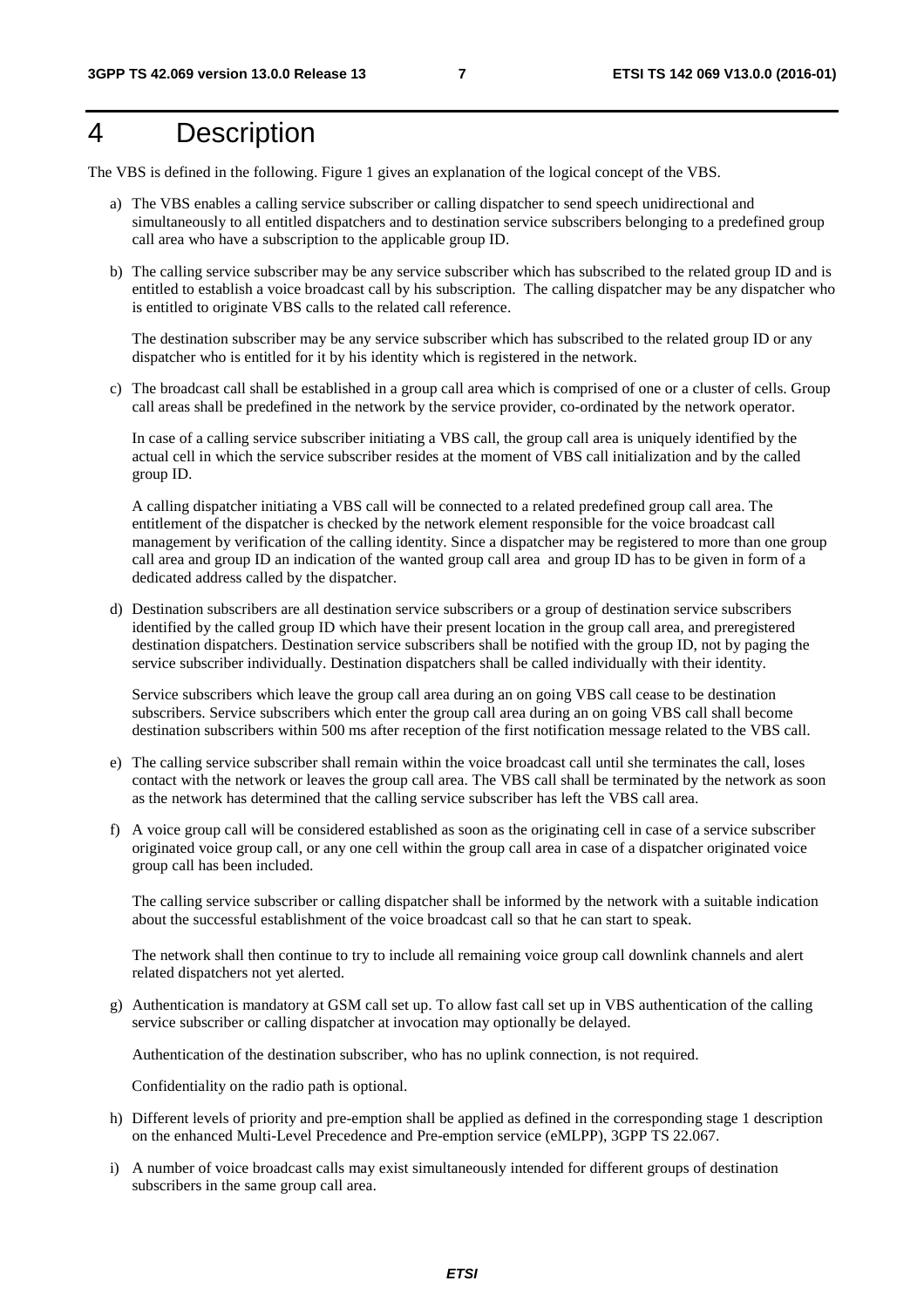Parallel voice broadcast calls are possible to the same group of destination subscribers in different, possibly overlapping group call areas.

- j) VBS shall also be provided in case of roaming. For this, certain group Ids shall be defined as supra-PLMN group Ids which have to be co-ordinated between the network operators and which shall be known in the networks and in the SIM. A service subscriber which is entitled by his subscription to establish voice broadcast calls while roaming shall only be able to use supra-PLMN group Ids in case of roaming.
- k) For certain levels of priorities an acknowledgement of receipt of a voice broadcast call can be required as an application option (e.g. for railway emergency calls) from all or from nominated destination service subscribers (the nomination is recorded on the SIM). The acknowledgement itself shall be performed at the end of the voice broadcast call. The acknowledgement shall indicate the time the reception started and the time the reception terminated. The acknowledgement has to be given to a predefined recipient.
- l) It shall be possible for a service subscriber to activate or deactivate the voice broadcast reception for different group Ids. The selection list is stored on the SIM corresponding to the subscribed group Ids. It shall be possible to prohibit the deactivation of group Ids used for high priority voice broadcast calls.

 Mobile users that are configured as dispatchers and which are registered in the network for a certain voice broadcast call and which have also a subscription for VBS with the same group ID as the voice broadcast call for which they are dispatcher shall deactivate this group ID when they are located in the corresponding group call area in order to avoid conflicts between paging for the dispatcher and notifications for the group ID.

m) The calling service subscriber may specify, at call setup, information to be presented at call setup to the dispatchers. This information is sent as originator-to-dispatcher information to the network, and sent as UUS1 by the network to the dispatchers in the message for call setup. For normal call setup, the information is subject to the same constraints as UUS1 information in the setup of a point-to-point call. For fast setup, the information is restricted to 12 digits (with leading zeros); inclusion of originator-to-dispatcher information at fast setup is only possible if the mobile station has a valid TMSI. It is a network option to support originator-to-dispatcher information, or to ignore it. The inclusion of originator-to-dispatcher information in the VBS call setup is not subject to provision or withdrawal.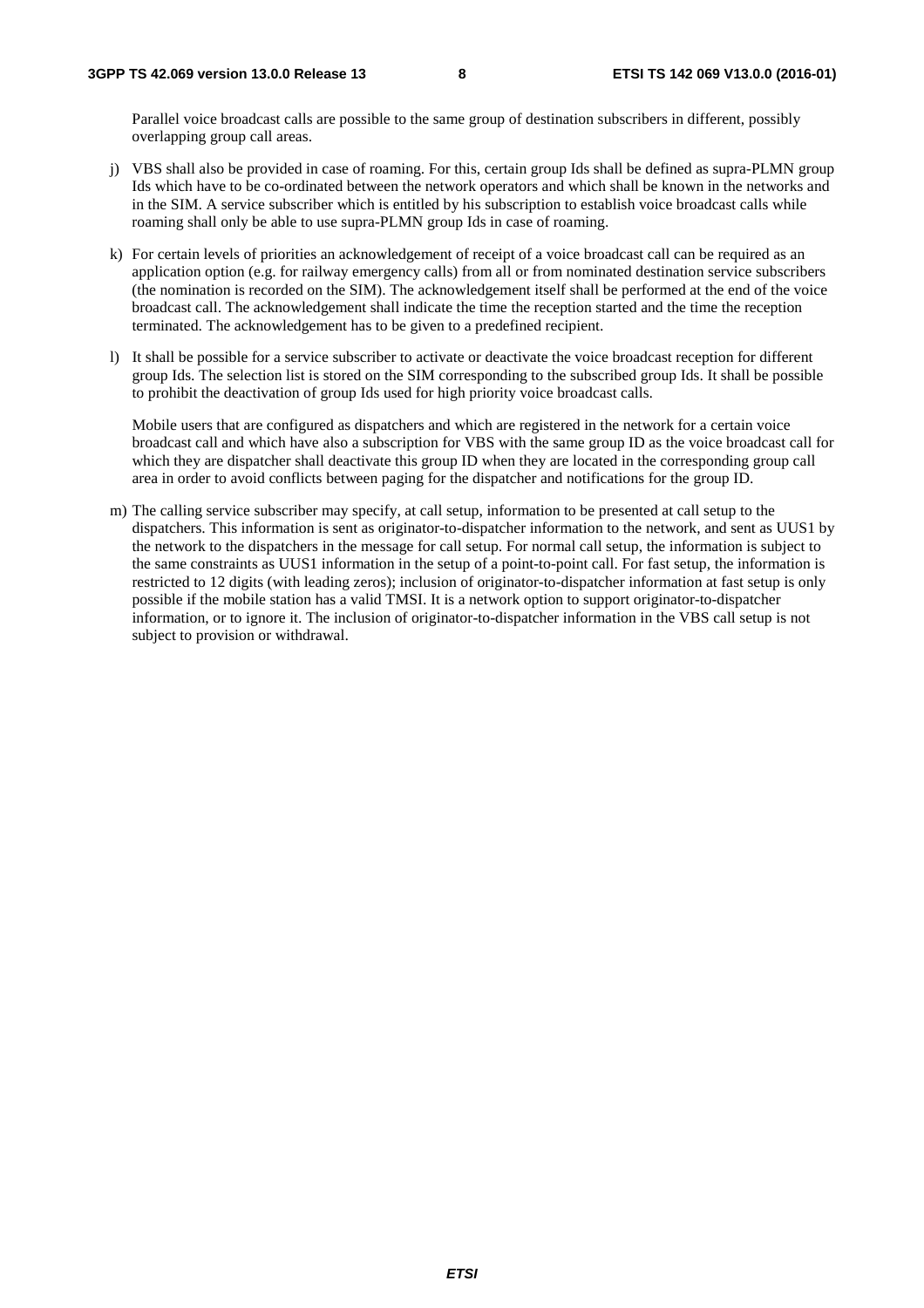

NOTE: VBS1, VBS2, VBS3 = particular voice broadcast calls with the attributes preregistered in the network. A, B, C,  $D$  = service subscriber with group ID a, b, c or d, respectively.

I. II, III,  $IV = group$  call areas.

w, x, y,  $z =$  dispatchers connected via normal GSM links or external networks.

**Figure 1: Logical concept of the VBS**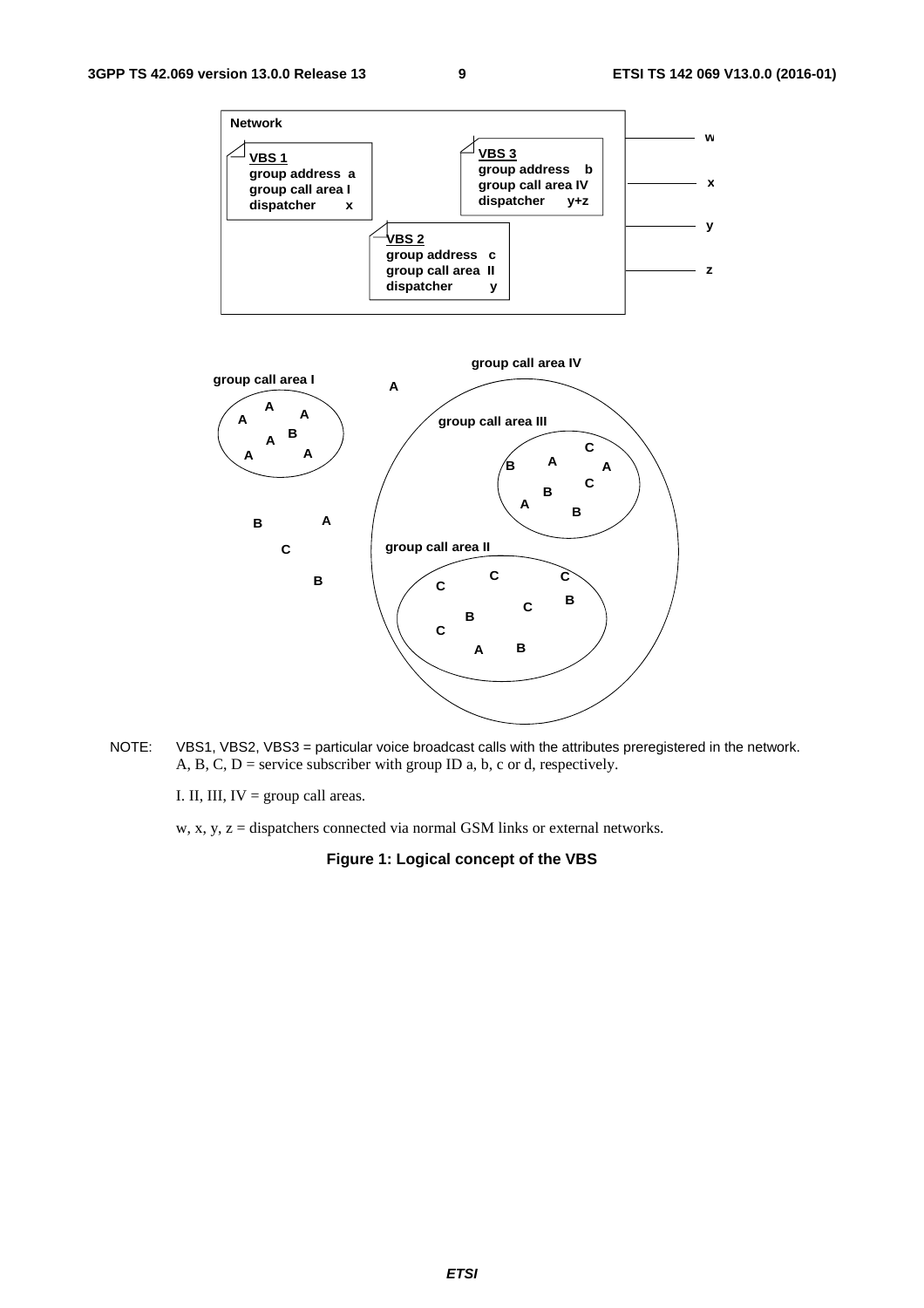#### 5 Normal operation with successful outcome

#### 5.1 Provision

The VBS is provided to be used by a service subscriber after prior arrangements with the service provider. The provision includes the assignment of group IDs to the service subscriber. A subscription shall not provide more than 50 group IDs to the service subscriber.

The service can be offered with two subscription options:

|                          | <b>Subscription option</b>                                                         | <b>Value</b>   |
|--------------------------|------------------------------------------------------------------------------------|----------------|
| $\overline{\phantom{a}}$ | subscriber has the capability of initiating voice broadcast calls                  | N <sub>0</sub> |
|                          |                                                                                    | Yes:           |
| $\overline{\phantom{a}}$ | subscriber has the capability to initiate voice broadcast calls in case of roaming | N <sub>0</sub> |
|                          |                                                                                    | Yes.           |

#### 5.2 Withdrawal

The VBS is withdrawn at the service provider's request or for administrative reasons.

#### 5.3 Network related service configuration

The network related service configuration defines the attributes of a particular voice broadcast call which shall be preregistered in the network by the service provider. This is not related to one specific service subscriber.

The attributes of a particular broadcast call are group ID, group call area composition, a list of dispatcher identities to be connected to this area, a list of dispatchers allowed to initiate voice broadcast calls to this area, the broadcast call reference identity which shall be used in case of COLP (see subclause 7.3) and recipient identities to which an optional acknowledgement can be routed. Changes to the group call area composition shall be co-ordinated with the network operator.

#### 5.4 Normal operation for voice broadcast call establishment

The VBS service shall be automatically initiated by the network when a calling service subscriber or calling dispatcher dials a particular short code or address at call set-up.

On successful initiation of the VBS, the voice broadcast call shall be established between the calling service subscriber or calling dispatcher and the destination subscribers. The destination subscribers are:

- all destination service subscribers at any time during the voice broadcast call with the corresponding active group ID when located in the group call area, where the group call area is uniquely defined by:
	- the location (radio cell) of the calling service subscriber at invocation and group ID if the call is originated by a calling subscriber is a service subscriber;
	- the addressed group call area if the call is originated by a calling dispatcher;
- the preregistered destination dispatchers related to that group call area and group ID.

The calling service subscriber or calling dispatcher shall be informed by the network with a suitable indication about the successful establishment of the voice broadcast call so that the user can start to speak.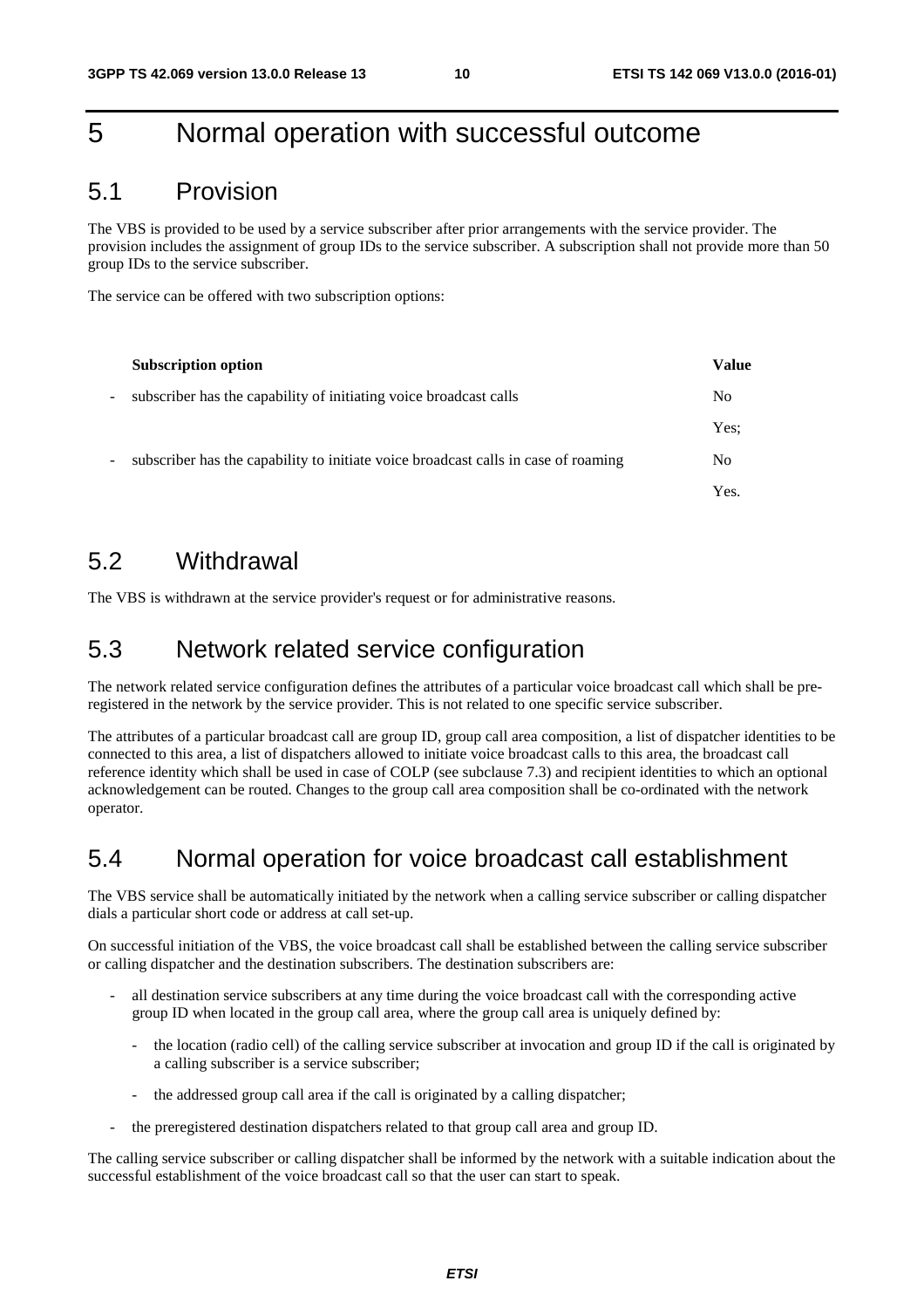The call can be released by the calling service subscriber or by the calling dispatcher or by the network (e.g. in case of a higher priority call) or by an entitled dispatcher predefined in the network.

Destination subscribers leaving the voice broadcast call for any reason shall not release the on going voice broadcast call.

#### 5.5 Charging requirements

Normal event data according to 3GPP TS 32.005 shall be recorded as a network option related to calling subscriber or related to all VBS calls to one group ID in a specific group call area. . In addition data to be passed to the anchor MSC for charging purposes is the resources (i.e. cell identities) used during a call.

#### 5.6 Security requirements

VBS shall be able to support over-the-air ciphering in order to provide confidentiality protection to group calls.

VBS ciphering is an operator"s option.

VBS shall provide means such that only a legitimate service subscriber is able to participate in a ciphered VBS call when the operator requires confidentiality protection for the group call. To include a subscriber into a ciphered voice group the required group data shall be stored on the USIM. Storing these group data on the USIM may be done e.g. during the USIM personalisation process or via OTA (over-the-air) provisioning.

A pre- Rel-6 VBS capable mobile shall be able to participate in an un-ciphered group call, if it is part of that group.

#### 6 Exceptional procedures or unsuccessful outcome

If a service subscriber wants to establish a voice broadcast call while not subscribed to the service or the network cannot provide the service for some reason, an indication shall be provided to the calling service subscriber to notify him with the reason of failure.

If a dispatcher wants to establish a voice broadcast call while not entitled to do it or the network cannot provide the service for some reason, the call shall be rejected. The network shall give an appropriate indication to calling dispatchers who are GSM subscribers.

A voice group call shall be considered established as soon as the originated cell in case of a service subscriber originated broadcast call or any one cell within the group call area in case of a dispatcher originated broadcast call has been included. If this cannot be achieved within a specified time the call will be released.

If a cell is excluded from the group call area because of pre-emption, the voice broadcast call is maintained as long as the calling subscriber is not pre-empted.

#### 7 Interaction with GSM services and features

#### 7.1 Calling Line Identification Presentation (CLIP)

If CLIP is applied, the broadcast call reference – including the group call area ID and the group  $ID -$  shall be presented to the destination dispatchers. In addition the subaddress field of the calling party may be used to identify the calling service subscriber or calling dispatcher to the destination dispatchers.

The receiving mobile stations of the destination subscribers shall display the paged group ID regardless the destination subscribers have a subscription to CLIP.

#### 7.2 Calling Line Identification Restriction (CLIR)

CLIR shall be supported.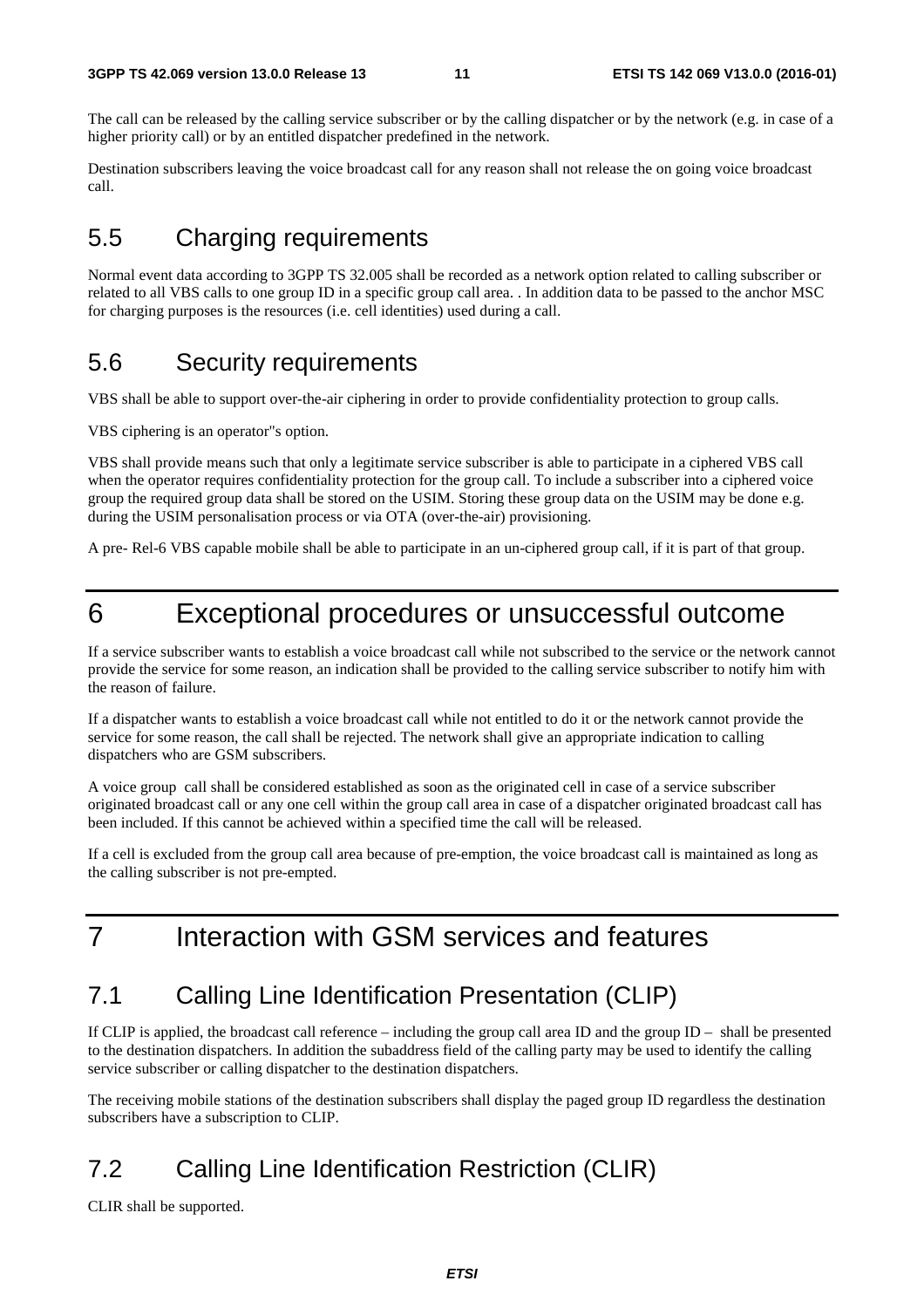The network shall have the possibility to override CLIR or reject the request to establish a voice broadcast call for a calling service subscriber or calling dispatcher who has CLIR actived.

#### 7.3 Connected Line Identification Presentation (COLP)

If COLP is applied, the broadcast call reference - including the group call area ID and the group ID - shall be presented to the calling dispatcher. No destination subscriber identities will be presented.

Calling service subscribers receive the broadcast call reference via standard broadcast call setup messaging. COLP therefore does not apply to service subscribers.

#### 7.4 Connected Line Identification Restriction (COLR)

COLR is not applicable to voice broadcast calls.

#### 7.5 Call Forwarding Unconditional (CFU)

CFU is not applicable to voice broadcast calls of service subscribers when activate and operative, i.e. CFU shall be ignored.

CFU is applicable for dispatchers, i.e. voice broadcast calls are forwarded by CFU.

#### 7.6 Call Forwarding on mobile subscriber Busy (CFB)

CFB is not applicable to voice broadcast calls of service subscribers with CFB active and operative.

CFB is applicable for dispatchers if the voice broadcast call does not have a higher priority than the present call.

#### 7.7 Call Forwarding on No Reply (CFNRy)

CFNRy is not applicable to voice broadcast calls of service subscribers with CFNRy active and operative.

CFNRy is applicable for dispatchers, i.e. voice broadcast calls are forwarded by CFNRy.

#### 7.8 Call Forwarding on mobile subscriber Not Reachable (CFNRc)

CFNRc is not applicable to voice broadcast calls of service subscribers with CFNRc active and operative.

CFNRc is applicable for dispatchers, i.e. voice broadcast calls are forwarded by CFNRc.

#### 7.9 Call Waiting (CW)

CW is not applicable for service subscriber. Instead, as a network option, a notification of paging for other calls shall be given to the service subscribers involved in the voice broadcast call.

CW is applicable for dispatchers.

#### 7.10 Call Hold (HOLD)

Call hold is not applicable for service subscribers. For handling of parallel voice broadcast calls to the same destination subscriber see item i) of clause 4.

A calling service subscriber cannot leave the voice broadcast call without releasing the call.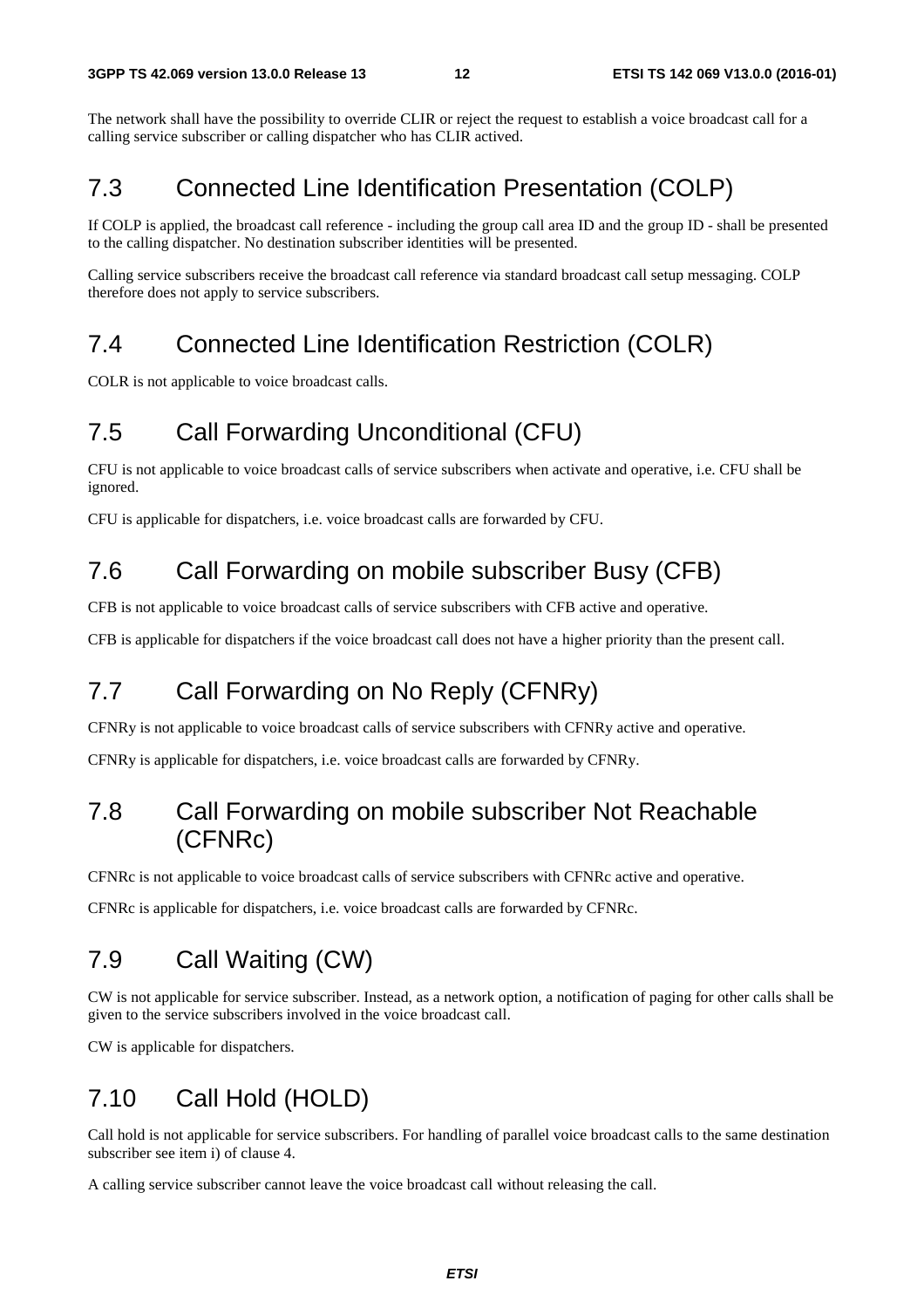The acceptance of a voice broadcast call by a service subscriber while being in a point-to-point call shall release the point-to-point call. The release will be invoked by the mobile station.

If a voice broadcast call is requested by a service subscriber while being in a point-to-point call, the point-to-point call shall be released. The release will be invoked by the mobile station.

Call hold is applicable for dispatchers.

#### 7.11 Multi-party Service (MPTY)

MPTY is not applicable for service subscribers.

MPTY is applicable for dispatchers, subject to the capabilities of the UE and the serving network.

#### 7.12 Closed User Group (CUG)

CUG is not applicable for service subscribers. Consequently, being a member of a CUG has no impact on receiving voice broadcast calls.

CUG is applicable for dispatchers. Therefore a dispatcher who is a member of a CUG may be excluded from originating, joining and receiving broadcast calls subject to the capabilities of the UE and the serving network.

#### 7.13 Advice of Charge (AoC)

AoC can be provided to the calling subscriber as network option.

#### 7.14 Barring of All Outgoing Calls (BAOC)

BAOC is applicable, if subscribed to, with the possible exception of high priority voice broadcast calls.

#### 7.15 Barring of Outgoing International Calls (BOIC)

BOIC is not applicable for voice broadcast calls of service subscribers.

BOIC is applicable for dispatchers.

#### 7.16 Barring of Outgoing International Calls except those directed to the Home PLMN country (BOIC-exHC)

BOIC-exHC is not applicable for voice broadcast calls of service subscriber.

BOIC-exHC is applicable for dispatchers.

#### 7.17 Barring of All Incoming Calls (BAIC)

BAIC is not applicable for voice broadcast calls to service subscribers.

BAIC is applicable for dispatchers.

#### 7.18 Barring of Incoming Calls when Roaming outside the home PLMN country (BIC-Roam)

BIC-Roam is not applicable for voice broadcast calls to service subscribers.

BIC-Roam is applicable for dispatchers.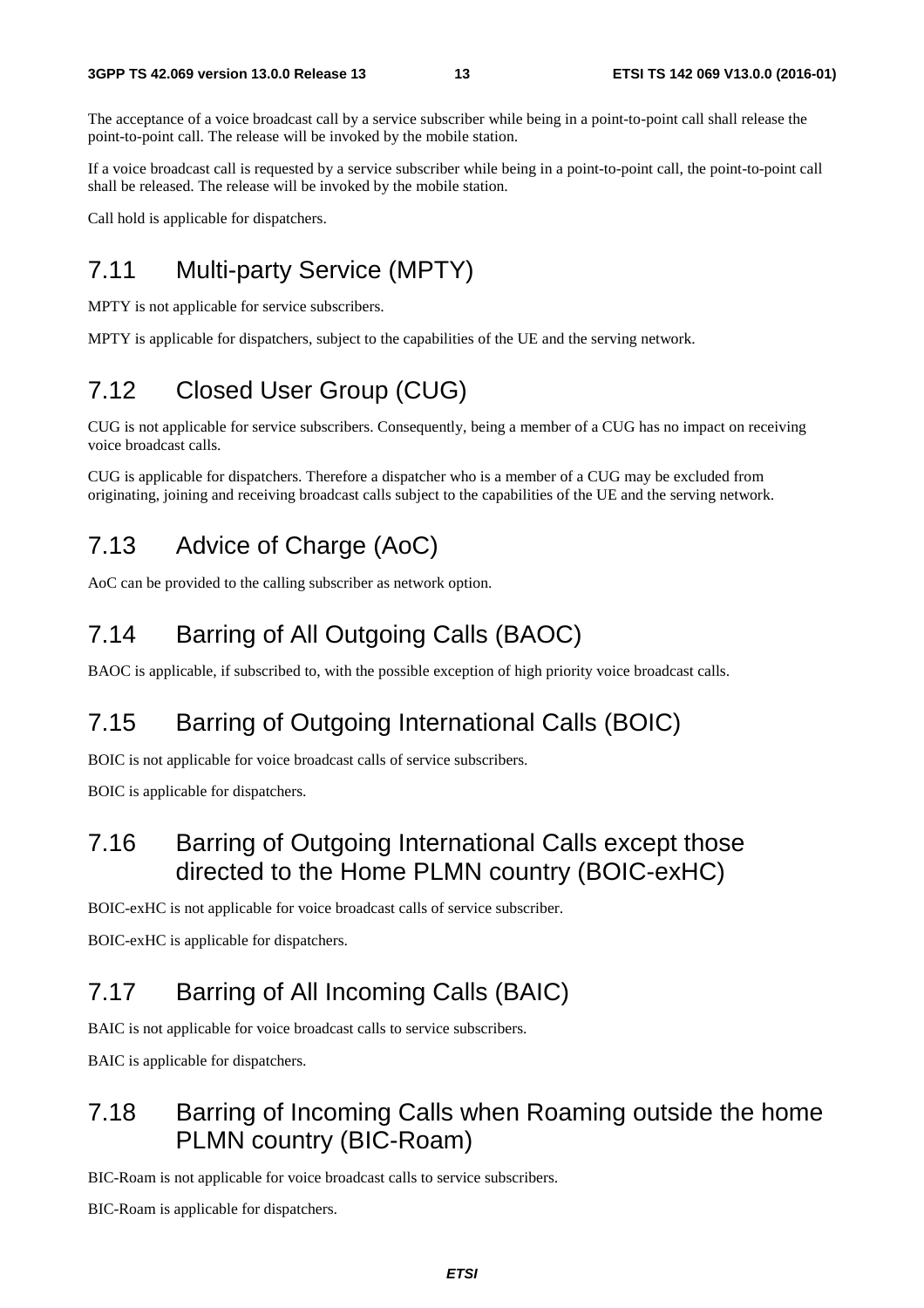#### 7.19 Explicit Call Transfer (ECT)

ECT is not applicable for service subscribers.

ECT is applicable for dispatchers, subject to the capabilities of the UE and the serving network.

#### 7.20 enhanced Multi-Level Precedence and Pre-emption service (eMLPP)

Different priorities with corresponding set-up procedures are applicable as defined in the stage 1 description on eMLPP in 3GPP TS 22.067.

#### 7.21 Short Message Service (SMS)

Sending and reception of short messages is not possible for destination service subscribers.

#### 7.22 Operator Determined Barring (ODB)

Same as for subscriber controlled barring.

#### 7.23 Completion of Calls to Busy Subscribers (CCBS)

The CCBS supplementary service is only applicable for dispatchers and not for VBS service subscribers.

If a new terminating p-t-p call is set up to a dispatcher who is busy because of an active VBS call, it shall be possible to allow the calling party to apply the CCBS service. If the dispatcher initiates a VBS call and the called broadcast ID has been active, then the dispatcher shall be connected to the ongoing VBS call..

#### 7.24 GPRS

Depending on the capabilities of the UE it shall be possible for the mobile dispatcher, for the calling service subscriber as well as for the listening service subscribers to use GPRS in parallel to the VBS, subject to the capabilities of the serving network.

## 8 Interworking considerations

No specific requirements are identified.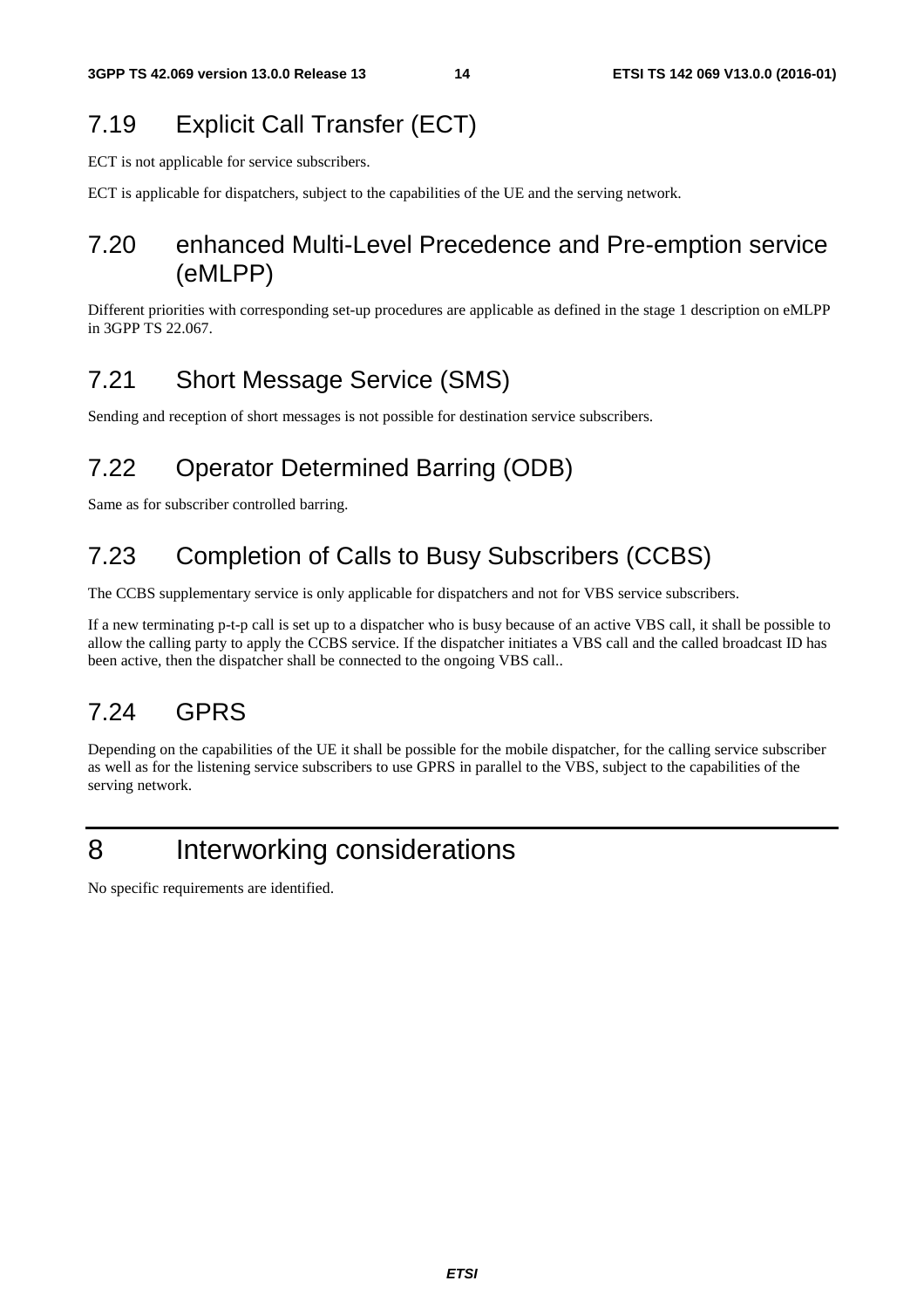# Annex A (informative): Change History

| TSG#           | <b>TSG doc</b>  | <b>WG doc</b> | <b>Spec</b>      | <b>CR</b> | <b>Rev</b>     | Ph               | Cat            | <b>Title</b>                                                                                               | Old<br>vers     | <b>New</b><br>vers | WI                 |
|----------------|-----------------|---------------|------------------|-----------|----------------|------------------|----------------|------------------------------------------------------------------------------------------------------------|-----------------|--------------------|--------------------|
| S#28           |                 | May 2000      | 02.69            |           |                | R99              |                | Specification upgrade to<br>Release 1999 version 8.0.0                                                     | 7.0.0           | 8.0.0              |                    |
| S#32           |                 | June 1999     | 02.69            | A014      |                | $\overline{ROO}$ |                | Introduction of Originator-to-<br>dispatcher information into VBS                                          | 8.0.0           | 9.0.0              |                    |
|                |                 |               | 02.69/<br>42.069 |           |                |                  |                | Conversion to 3GPP TS format                                                                               | 02.69<br>v9.0.0 | 42.069<br>v4.0.0   |                    |
|                | SP-10 SP-000550 |               | 42.069           | 001       |                | Rel-4 A          |                | Correction of implementation of<br>Clarification of interaction with<br><b>CCBS</b> service                | 4.0.1           | 4.1.0              | Correct            |
|                | SP-16 SP-020267 | S1-021043     | 42.069           |           |                | Rel-5            |                | Updated from Rel-4 to Rel5                                                                                 | 4.1.0           | 5.0.0              |                    |
|                | 2002-07         |               |                  |           |                | $Rel-5$          |                | Correction to version number                                                                               | 5.0.0           | 5.0.1              |                    |
|                | SP-25 SP-040508 | S1-040644     | 42.069           | 002       |                | $Rel-6$ $B$      |                | Addition of optional over-the-air<br>ciphering for VBS                                                     | 5.0.1           | 6.0.0              | <b>SECGKY</b><br>V |
|                | SP-28 SP-050210 | S1-050476     | 42.069           | 005       | $\blacksquare$ | Rel-6            | $\overline{A}$ | Correction on the use of calling<br>subscriber and destination<br>subscriber                               | 6.0.0           | 6.1.0              | <b>ASCI</b>        |
|                | SP-31 SP-060028 | S1-060197     | 42.069           | 0006      |                | $ReI-7$ C        |                | Modification to setup to remove<br>the need for full conditions                                            | 6.1.0           | 7.0.0              | TEI7               |
|                | SP-31 SP-060027 | S1-060211     | 42.069           | 0007      | $\overline{a}$ | $Rel-7$ C        |                | Increasing maximum number of<br>dispatchers to 20 as an optional<br>requirement                            | 6.1.0           | 7.0.0              | <b>EGCS</b>        |
|                | SP-34 SP-060775 | S1-061319     | 42.069           | 0008      | $\blacksquare$ | $ReI-8$ $F$      |                | Correction on the use of<br>listening service subscriber                                                   | 7.0.0           | 8.0.0              | TEI8               |
|                | SP-34 SP-060759 | S1-061411     | 42.069           | 0009      |                | $Rel-8$ $F$      |                | Support of the use of GPRS for<br>individual VBS subscribers in<br>parallel to an active broadcast<br>call | 7.0.0           | 8.0.0              | <b>EGCS</b>        |
|                | SP-37 SP-070644 | S1-071103     | 42.069           | 10        | 1              | $Rel-8$          | C)             | <b>TCRT: Clarification of</b><br>interactions with supplementary<br>and other GSM services                 | 8.0.0           | 8.1.0              | TEI8               |
| SP-46          |                 |               |                  |           |                |                  |                | Updated to Rel-9 by MCC                                                                                    | 8.1.0           | 9.0.0              |                    |
| $2011 -$<br>03 | $\blacksquare$  |               |                  |           |                |                  |                | Update to Rel-10 version (MCC)                                                                             | 9.0.0           | 10.0.0             |                    |
| 2012-<br>09    |                 |               |                  |           |                |                  |                | Updated to Rel-11 by MCC                                                                                   | 10.0.0          | 11.00              |                    |
| $2014 -$<br>10 |                 |               |                  |           |                |                  |                | Updated to Rel-12 by MCC                                                                                   | 11.0.0          | 12.0.0             |                    |
| $2015 -$<br>12 |                 |               | ä,               |           |                |                  |                | Updated to Rel-13 by MCC                                                                                   | 12.0.0          | 13.0.0             |                    |